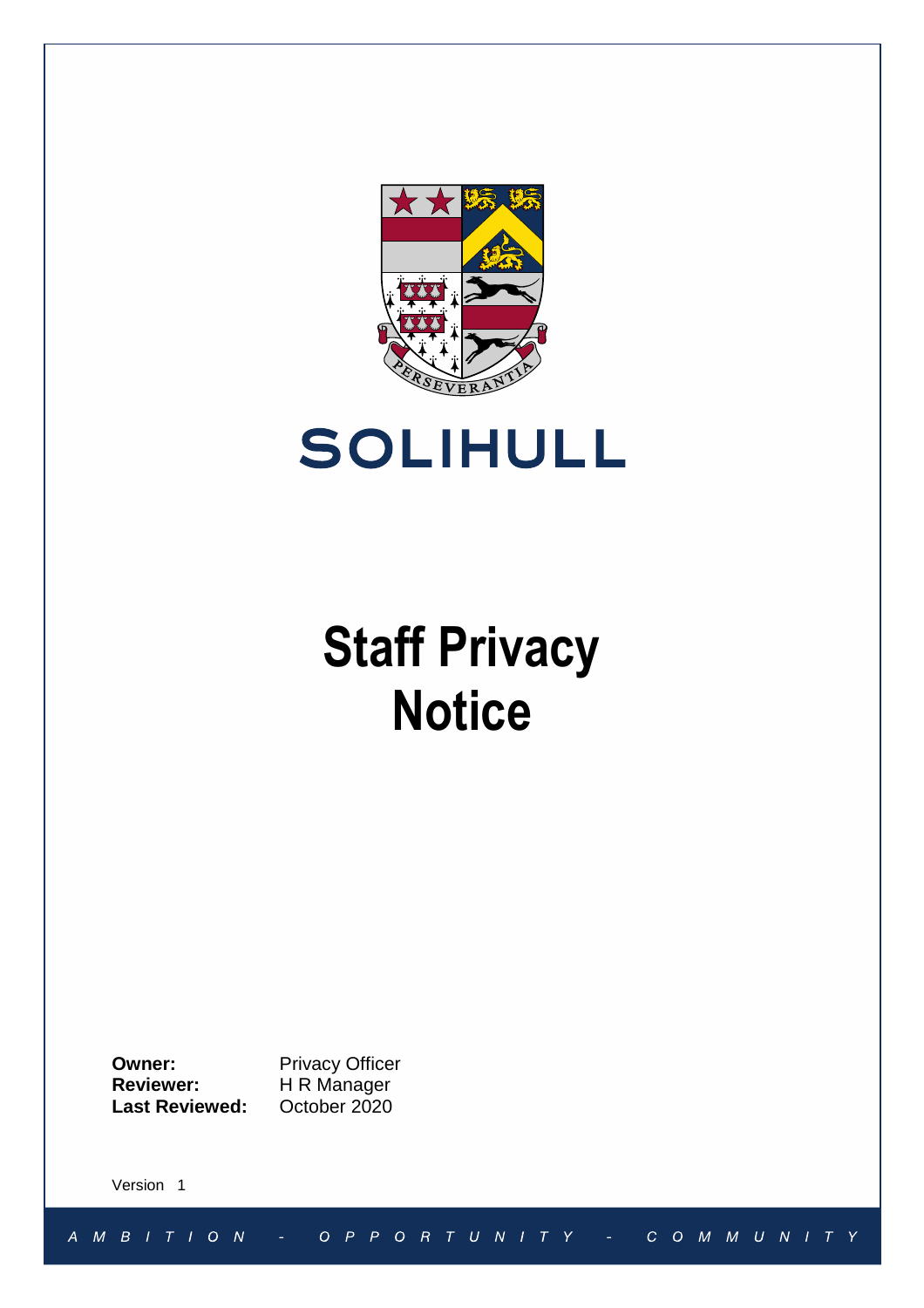## **STAFF PRIVACY NOTICE**

In the course of your employment, engagement or other basis of work undertaken for the school, we will collect, use and hold ("process") personal data relating to you as a member of our staff. This makes the school a data controller of your personal information, and this Staff Privacy Notice sets out how we will use that information and what your rights are.

#### **Who this document applies to**

Academic and other staff, contractors, visiting teachers and coaches and volunteers who may be employed or engaged by the school to work for it in any capacity, as well as prospective applicants for roles. It also applies to governors.

This notice is not aimed at pupils, or parents of pupils (whether current, past or prospective) or other members of the public, nor does it inform staff how to handle the personal data of the same. This information may be found in the school's Privacy Notice, which provides further details about how personal data will be used by the school.

#### **About this document**

This Staff Privacy Notice explains how the school collects, uses and shares (or "processes") personal data of staff, and your rights in relation to the personal data we hold.

This Staff Privacy Notice also applies in addition to the school's other relevant terms and conditions and policies, including:

- any contract between the school and its staff, such as the terms and conditions of employment, and the contents of any applicable HR handbook for teaching staff and non-teaching staff;
- the school's CCTV policy;
- the school's data and document retention procedures;
- the school's Safeguarding and Child Protection, Anti-Bullying, or Health and Safety Policies, including as to how concerns or incidents are reported or recorded (both by and about staff); and
- the school's ICT Acceptable Use Policy and e-Safety policy and curriculum document.

Please note that your contract with the school, including any document or policy forming a part of your contractual obligations to the school, may in particular be relevant to and supplement the information in this Staff Privacy Notice, to the extent that it will contain details of obligations or rights of the school under contract with you which may require the use of your personal data. However, this Staff Privacy Notice is the primary document applicable to the use of your personal data by the school.

This Staff Privacy Notice also applies alongside any other information the school may provide about particular uses of personal data, for example when collecting data via an online or paper form.

#### **How we collect your information**

We may collect your personal data in a number of ways, for example:

- from the information you provide to us before making a job application, for example when you come for an interview;
- when you submit a formal application to work for us, and provide your personal data in application forms and covering letters, etc.; and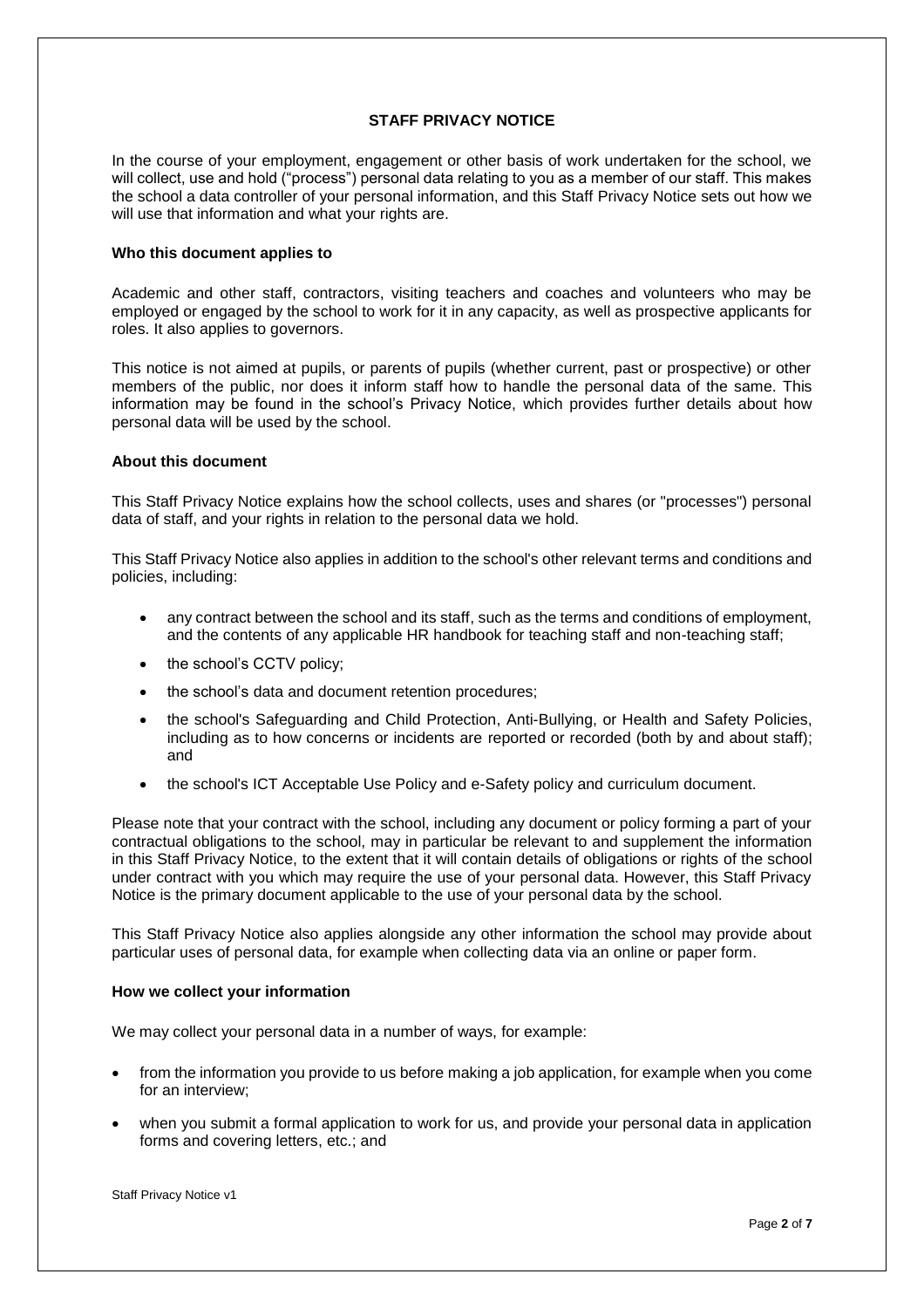from third parties, for example the Disclosure and Barring Service (DBS) and referees (including your previous or current employers or school), in order to verify details about you and/or your application to work for us.

More generally, during the course of your employment with us, as a member of staff, we will collect data from or about you, including:

- when you provide or update your contact details;
- when you or another member of staff completes paperwork regarding your personal development reviews;
- in the course of fulfilling your employment (or equivalent) duties more generally, including by filling reports, note taking, or sending emails on school systems;
- in various other ways as you interact with us during your time as a member of staff, and afterwards, where relevant, for the various purposes set out below.

#### **The types of information we collect**

We may collect the following types of personal data about you (and your family members and 'next of kin', where relevant):

- contact and communications information, including:
	- o your contact details (including email address(es), telephone numbers and postal address(es);
	- $\circ$  contact details (through various means, as above) for your family members and 'next of kin', in which case you confirm that you have the right to pass this information to us for use by us in accordance with this Staff Privacy Notice;
	- o records of communications and interactions we have had with you;
- biographical, identity, educational and social information, including:
	- o your current and previous name, title, gender, nationality and date of birth;
	- o DfE/Teacher Pension number (where relevant)
	- $\circ$  your image and likeness, including as captured in photographs taken for work purposes;
	- o details of your education and references/qualifications from your institutions of study;
	- o social circumstances, your interests and extra-curricular activities;
- financial information, including:
	- $\circ$  your bank account number(s), name(s) and sort code(s) (used for paying your salary and processing other payments);
	- o your tax status (including residence status);
	- $\circ$  information related to pensions, national insurance, or employee benefit schemes;
- work related information, including:
	- o details of your work history and references from your previous employer(s);
	- $\circ$  your personal data captured in the work product(s), notes and correspondence you create while employed by or otherwise engaged to work for the school;
	- o details of your professional activities and interests;
	- $\circ$  your involvement with and membership of sector bodies and professional associations;
	- $\circ$  information about your employment and professional life after leaving the school, where relevant (for example, where you have asked us to keep in touch with you);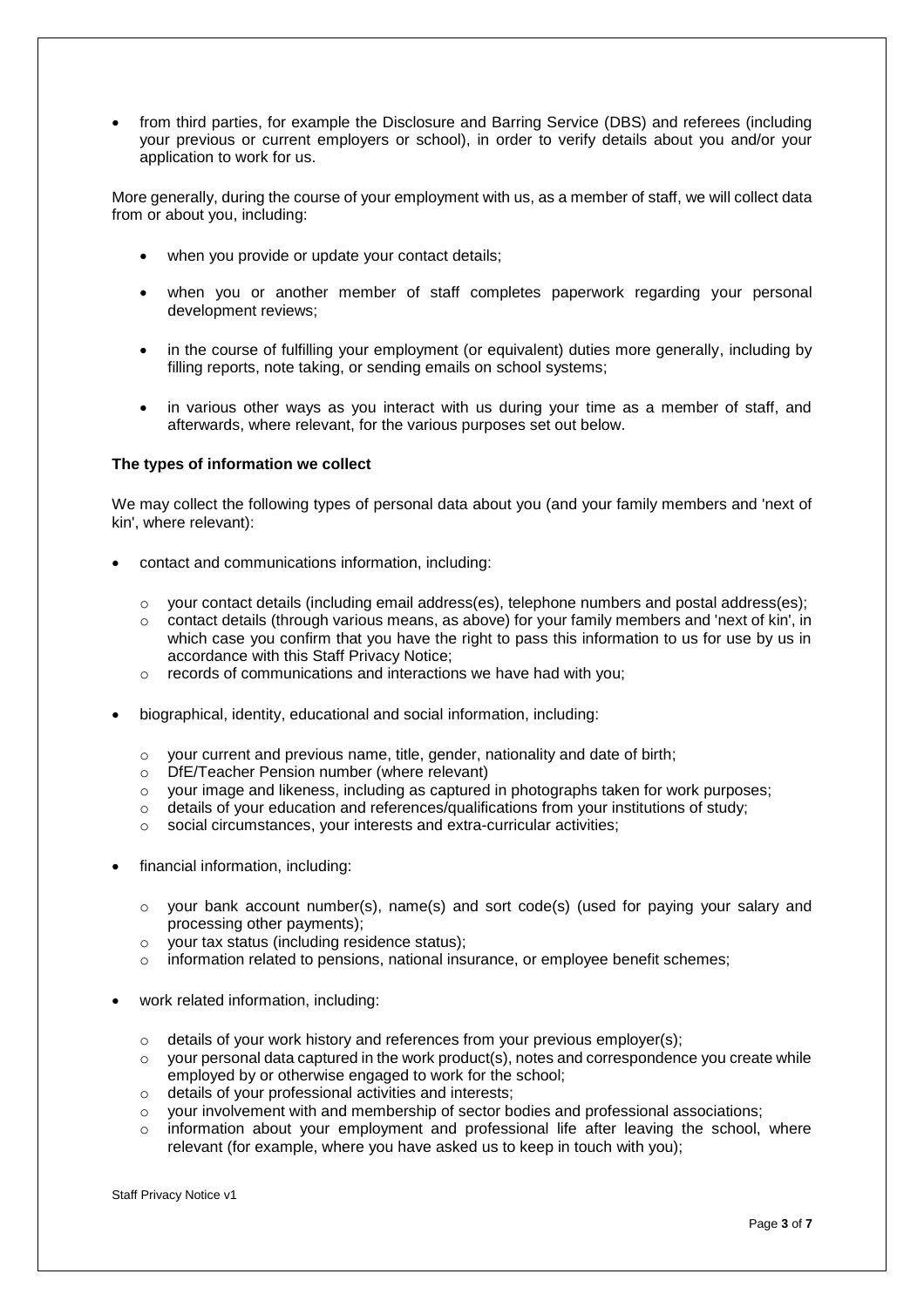and any other information relevant to your employment or other engagement to work for the school.

Where this is necessary for your employment or other engagement to work for us, we may also collect special categories of personal data, and information about criminal convictions and offences, including:

- information revealing your racial or ethnic origin;
- trade union membership, where applicable;
- information concerning your health and medical conditions (for example, where required to monitor and record sickness absences, dietary needs, or to make reasonable adjustments to your working conditions or environment);
- information concerning your sexual life or orientation (for example, in the course of investigating complaints made by you or others, for example concerning discrimination); and
- information about certain criminal convictions (for example, where this is necessary for due diligence purposes, or compliance with our legal and regulatory obligations);

#### **However, this will only be undertaken where and to the extent it is necessary for a lawful purpose in connection with your employment or other engagement to work for the school.**

#### **The bases for processing your personal data, how that data is used and whom it is shared with**

# (i) *Entering into, or fulfilling, our contract with you*

We process your personal data because it is necessary for the performance of a contract to which you are a party or in order to take steps at your request prior to entering into a contract, such as a contract of employment or other engagement with us. In this respect, we use your personal data for the following:

- administering job applications and, where relevant, offering you a role with us;
- carrying out due diligence checks on you, whether during the application process for a role with us or during your engagement with us, including by checking references in relation to your education and your employment history;
- once you are employed or engaged by us in any capacity, for the performance of the contract of employment (or other agreement) between you and us;
- to pay you and to administer benefits (including pensions) in connection with your employment or other engagement with us;
- monitoring your attendance and your performance in your work, including in performance appraisals;
- promoting the school to prospective parents and others, including by publishing the work product(s) you create while employed by or otherwise engaged to work for the school;
- for disciplinary purposes, including conducting investigations where required;
- for other administrative purposes, for example to update you about changes to your terms and conditions of employment or engagement, or changes to your pension arrangements;
- for internal record-keeping, including the management of any staff feedback or complaints and incident reporting; and
- for any other reason or purpose set out in your employment or other contract with us.

#### (ii) *Legitimate Interests*

Staff Privacy Notice v1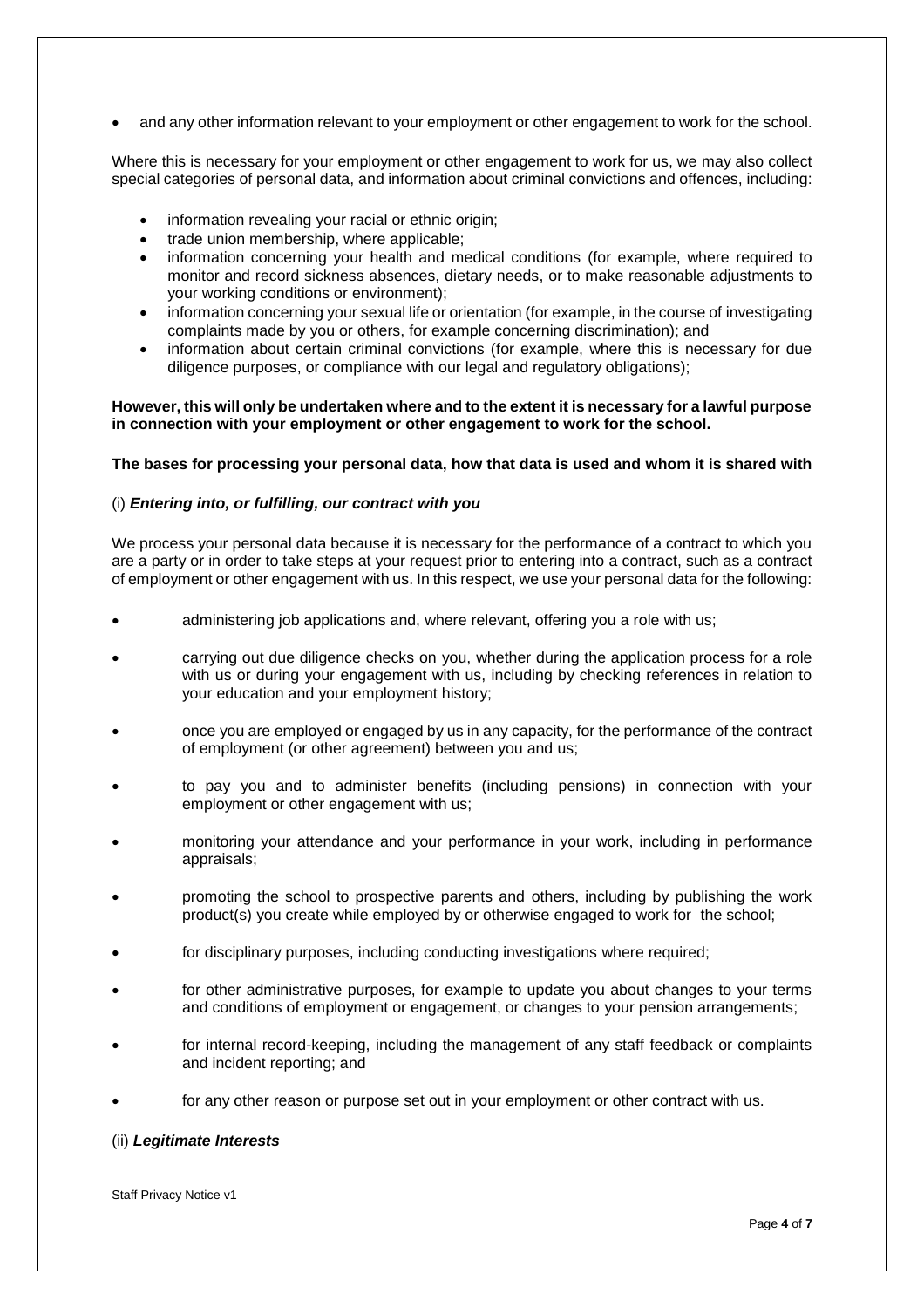We process your personal data because it is necessary for our (or sometimes a third party's) legitimate interests. Our "legitimate interests" include our interests in running the school in a professional, sustainable manner, in accordance with all relevant ethical, educational, charitable, legal and regulatory duties and requirements (whether or not connected directly to data protection law). In this respect, we use your personal data for the following:

- providing you with information about us and what it is like to work for us (where you have asked for this, most obviously before you have made a formal application to work for us);
- for security purposes, including by operating security cameras in various locations on the school's premises;
- to enable relevant authorities to monitor the school's performance and to intervene or assist with incidents as appropriate;
- to provide education services to pupils;
- to safeguard pupils' welfare and provide appropriate pastoral care;
- to carry out or cooperate with any school or external complaints, disciplinary or investigatory process;
- for the purposes of management planning and forecasting, research and statistical analysis;
- in connection with organising events and social engagements for staff;
- making travel arrangements on your behalf, where required;
- contacting you or your family members and 'next of kin' for business continuity purposes, to confirm your absence from work, etc.;
- publishing your image and likeness in connection with your employment or engagement with us;
- to monitor (as appropriate) use of the school's IT and communications systems in accordance with the school's ICT Acceptable use policy and government guidance such as Keeping Children Safe in Education.

#### (iii) *Legal Obligations*

We also process your personal data for our compliance with our legal obligations, notably those in connection with employment, charity/company law, tax law and accounting, and child welfare. In this respect, we use your personal data for the following:

- to meet our legal obligations (for example, relating to child welfare, social protection, equality, visa/immigration monitoring, employment, and health and safety);
- for tax and accounting purposes, including transferring personal data to HM Revenue and Customs to ensure that you have paid appropriate amounts of tax, and in respect of any Gift Aid claims, where relevant;
- for the prevention and detection of crime, and in order to assist with investigations (including criminal investigations) carried out by the police and other competent authorities.

## (iv) *Special categories of data*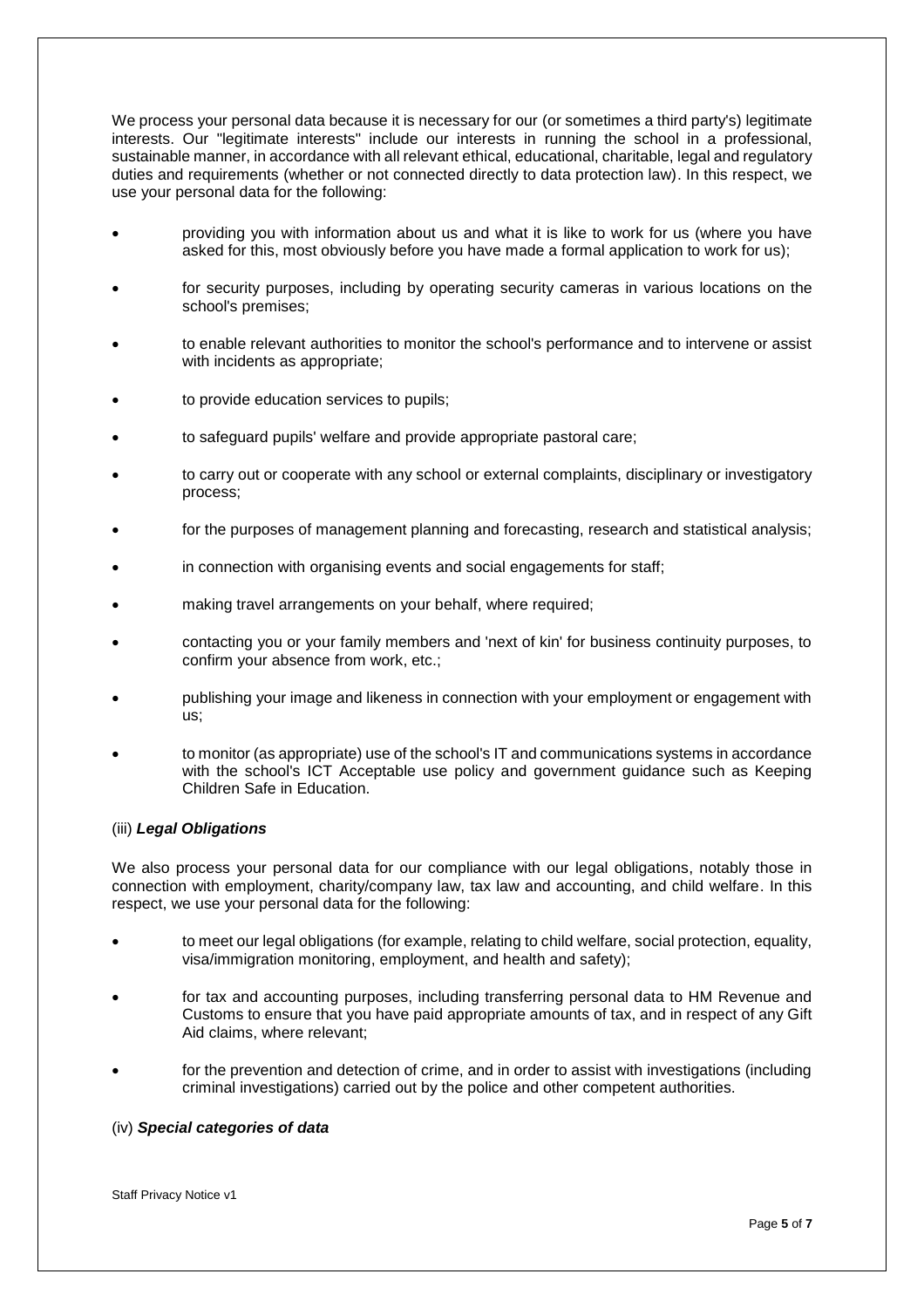We process special categories of personal data (such as data concerning health, religious beliefs, racial or ethnic origin, sexual orientation or union membership) or criminal convictions and allegations for the reasons set out below.

We will process this data on the basis that such processing is necessary to carry out obligations and exercise rights (both yours and ours) in relation to your employment.

In particular, we process the following types of special category personal data for the following reasons:

- your physical or mental health or condition(s) in order to record sick leave and take decisions about your fitness for work, or (in emergencies) act on any medical needs you may have;
- categories of your personal data which are relevant to investigating complaints made by you or others, for example concerning discrimination, bullying or harassment;
- data about any criminal convictions or offences committed by you, for example when conducting criminal background checks with the DBS, or where it is necessary to record or report an allegation (including to police or other authorities, with or without reference to you);

We will process special categories of personal data for lawful reasons only, including because:

- you have given us your explicit consent to do so, in circumstances where consent is appropriate;
- it is necessary to protect your or another person's vital interests, for example, where you have a life-threatening accident or illness in the workplace and we have to process your personal data in order to ensure you receive appropriate medical attention;
- it is necessary for some function in the substantial public interest, including the safeguarding of children or vulnerable people, or as part of a process designed to protect others from malpractice, incompetence or unfitness in a role (or to establish the truth of any such allegations); or
- it is necessary for the establishment, exercise or defence of legal claims, such as where any person has brought a claim or serious complaint against us or you.

# **Sharing your information with others**

For the purposes referred to in this Staff Privacy Notice and relying on the bases for processing as set out above, we may share your personal data with certain third parties. We may disclose limited personal data (including in limited cases special category or criminal data) to a variety of recipients including:

- other employees, agents and contractors (eg third parties processing data on our behalf as part of the provision of benefits including pensions, life assurance etc. – although this is not sharing your data in a legal sense, as these are considered data processors on our behalf);
- DBS and other relevant authorities and agencies such as the Department for Education, the ICO, Charity Commission, Independent Schools Inspectorate and the local authority;
- our advisers where it is necessary for us to obtain their advice or assistance, including insurers, lawyers, accountants, occupational health or other external consultants;
- when the school is legally required to do so (by a court order, government body, law enforcement agency or other authority of competent jurisdiction), for example HM Revenue and Customs or police.

We may also share information about you with other employers in the form of a reference, where we consider it appropriate, or if we are required to do so in compliance with our legal obligations.

Staff Privacy Notice v1